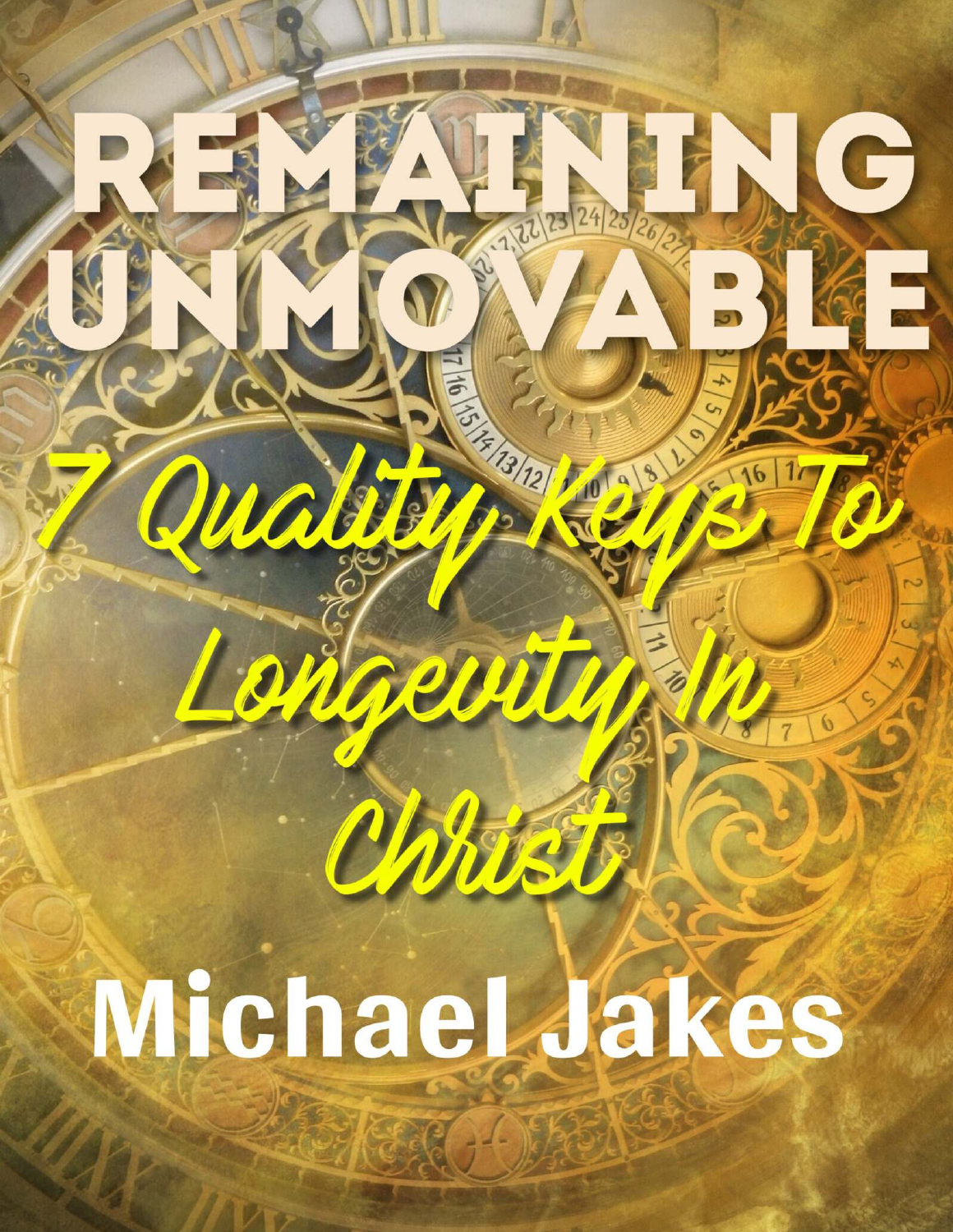

How would you describe your walk with the Lord? Would you say that your walk has been difficult or easy? Has the road been smooth or rocky? Or has it been a series of ups and downs? I believe that if we are all honest, we would have to admit that the Christian life is a combination of all of these and more. Yet through it all, I am sure that we can all say that the Lord has been faithful; even when are were not, He is still there.

The hardships and trials that do come our way, have a greater purpose. Everything that we go through can be said to have already come through the hands of the Lord, and He has determined that *we can take it*. The apostle Peter tells us:

"His divine power has given us everything required for life and godliness through the knowledge of Him who called us by His own glory and goodness" (2 Peter 1:3).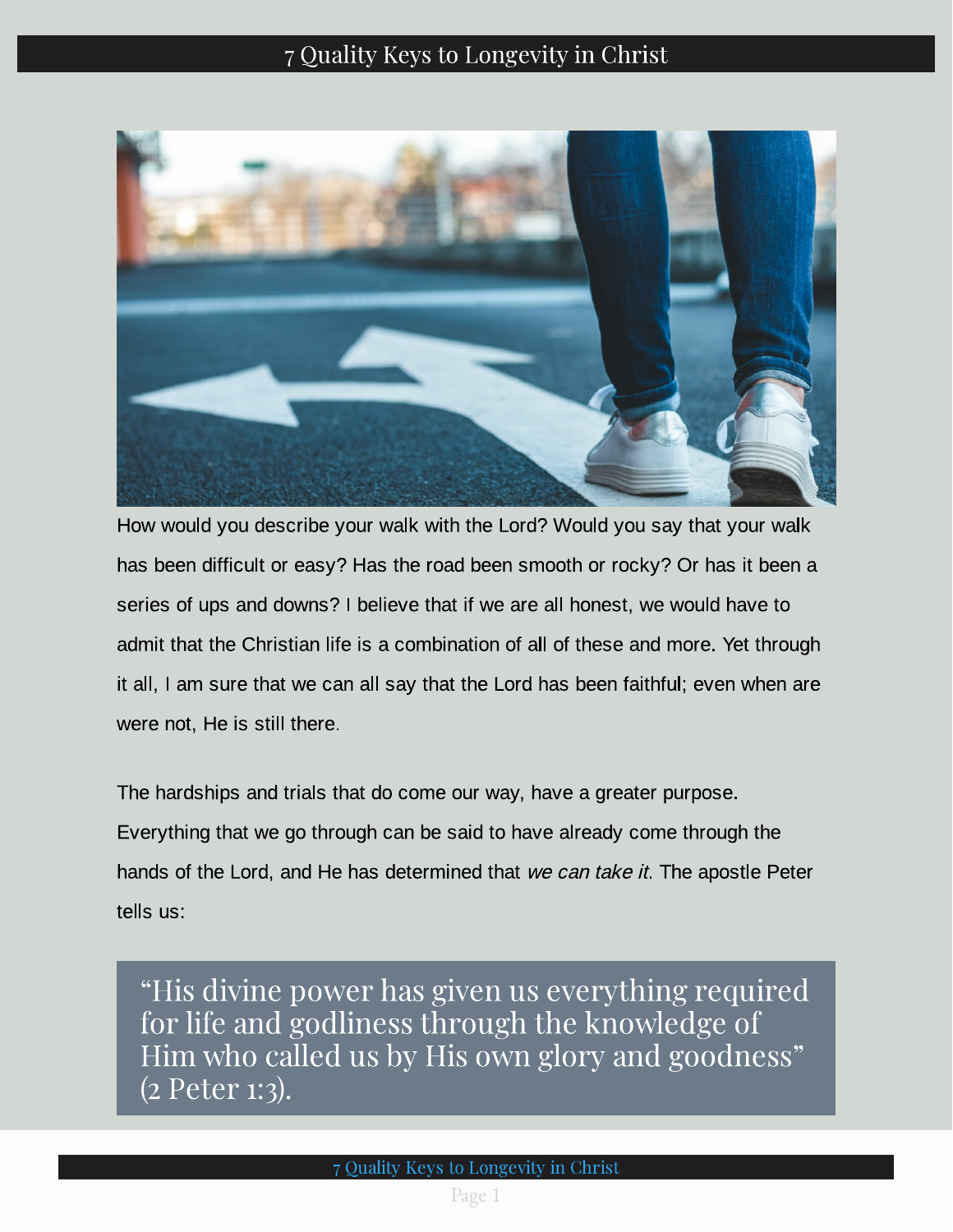Here we are promised that we have been given *all* that we need to live a life of godliness unto the Lord. Yet, in spite of this powerful truth, many still become overwhelmed and give up. Though many remain in their respective places in ministry, and continue to attend church, they hit a wall – never fully recovering. What results is a Christian life not lived to its fullest potential, void of assurance, and lacking the full power He promises.

While it is highly probable that none of us actually live our life in Christ to its *fullest* potential, those who have hit the wall do not live *quality* lives for Christ. We don't just want to survive for the Lord, and merely exist for Him. The goal is to live quality lives in the Lord, living out His purpose, assured of His presence and walking in the victory He secured for us at Calvary.

But how do we get here? How do I maintain a quality life in Christ? Allow me to offer these seven keys that I believe will assist you in your journey, and help you to live a *quality* life for the Lord.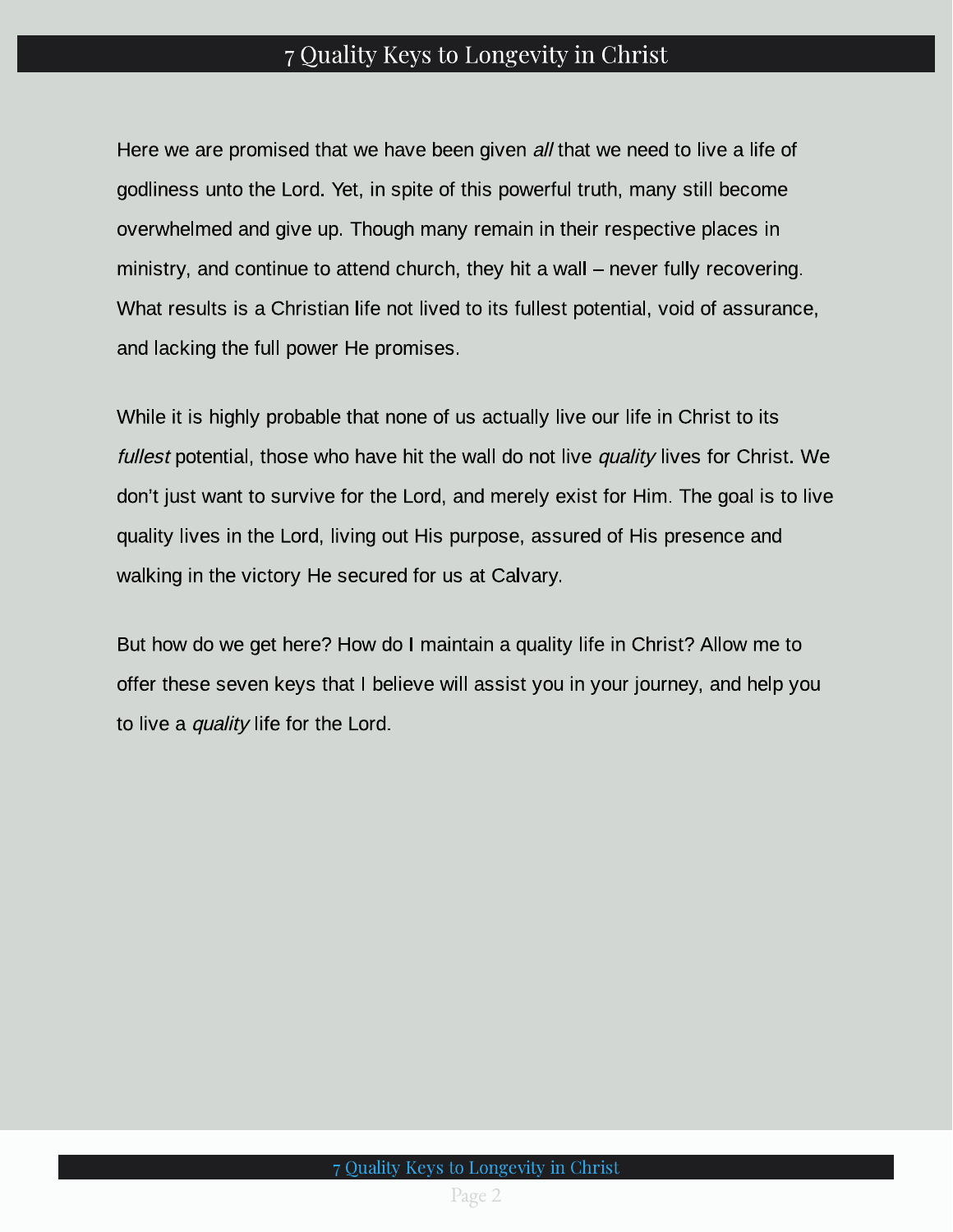

## 1. Do You Know Who You Are?

One of the greatest hindrances to living a quality life for the Lord is the inability to come to grips with who we actually are in Him. This inability to grab a hold of our identity carries with it a most serious liability. If someone does not know their identity in Christ, and what it means, then how can they live properly for Him? Paul the apostle speaks to us these powerful and instructional words:

"Ihave been crucified with Christ: it is no longer I who live, but Christ lives in me; and the life which I nowlive in the flesh I live by faith in the Son of God, who loved me and gave Himself for me" (Galatians 2:20).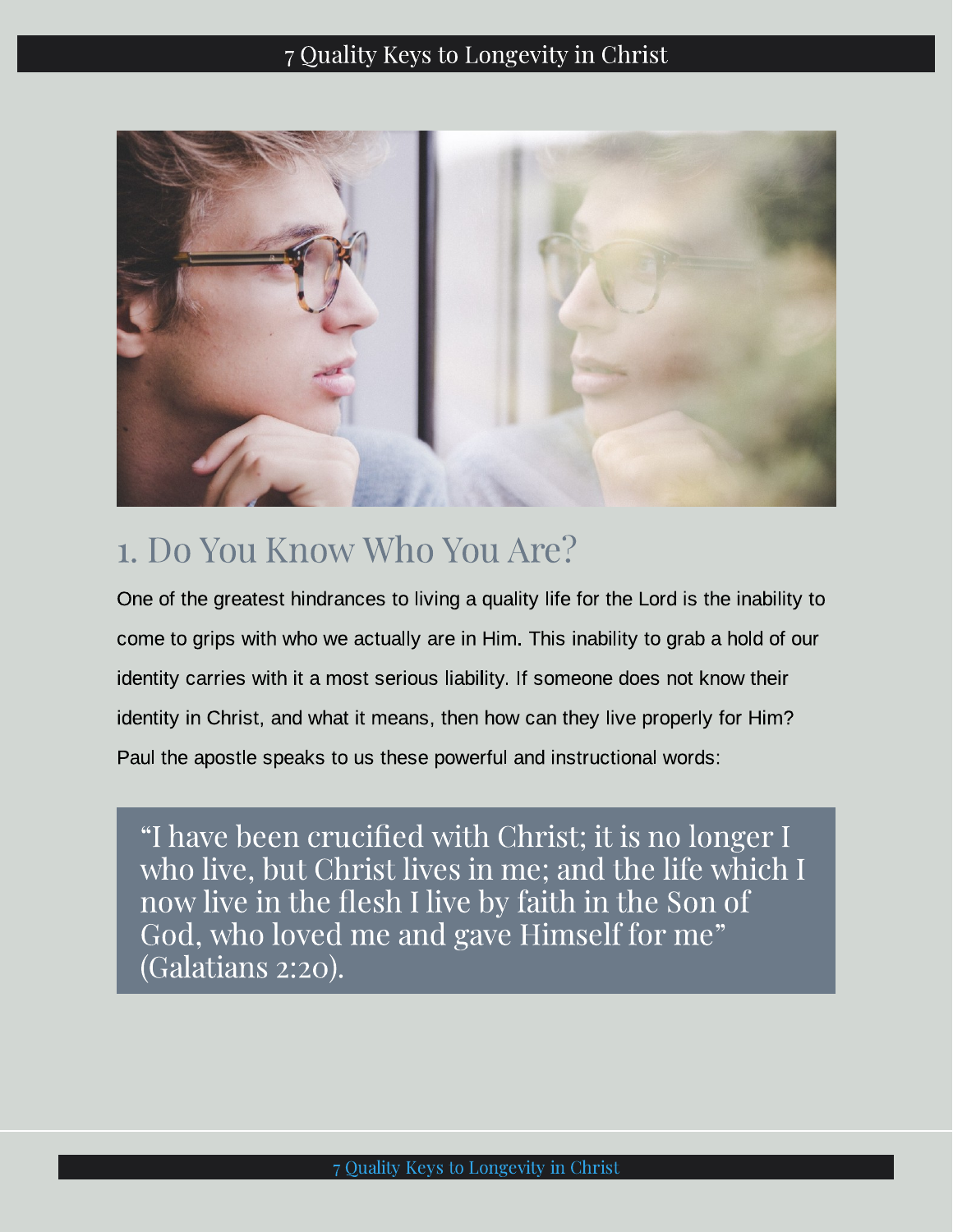Our identity in Christ is forever entwined in Christ's victory on the Cross. Christ's death on the Cross resulted in (among other things), our victory, our security, and our peace. Knowing that these things have been passed down to us by His grace, we are empowered to live for Him by faith. Notice his words, "…the life which I now live in the flesh I live by faith in the Son of God." This is the key to living the Christian life, but it begins with having a firm grasp on knowing your identity in Christ. We will speak more of this at the end.

## 2. What Do You Do with Your Sin?

Sounds like a strange question right? What I mean is, do you hold on to your sin, or do you let it go? Simply put, we need to keep short accounts. We should not wait until Sunday morning to ask the Lord to forgive our sins. This is something that should be done *daily*. When conviction comes, confession should be made immediately.

Don't fall for the popular, but error-laden voices which say that God's people don't need to ask for forgiveness anymore, or that the Holy Ghost never convicts us of sin. These are near blasphemous teachings that will lead the unassuming and non-discerning child of God down a terrible path. Once again, the time to ask for forgiveness, is the moment you realize you have sinned.

"If we confess our sins, He is faithful and just to forgive us our sins and to cleanse us from all unrighteousness" (1 John 1:9).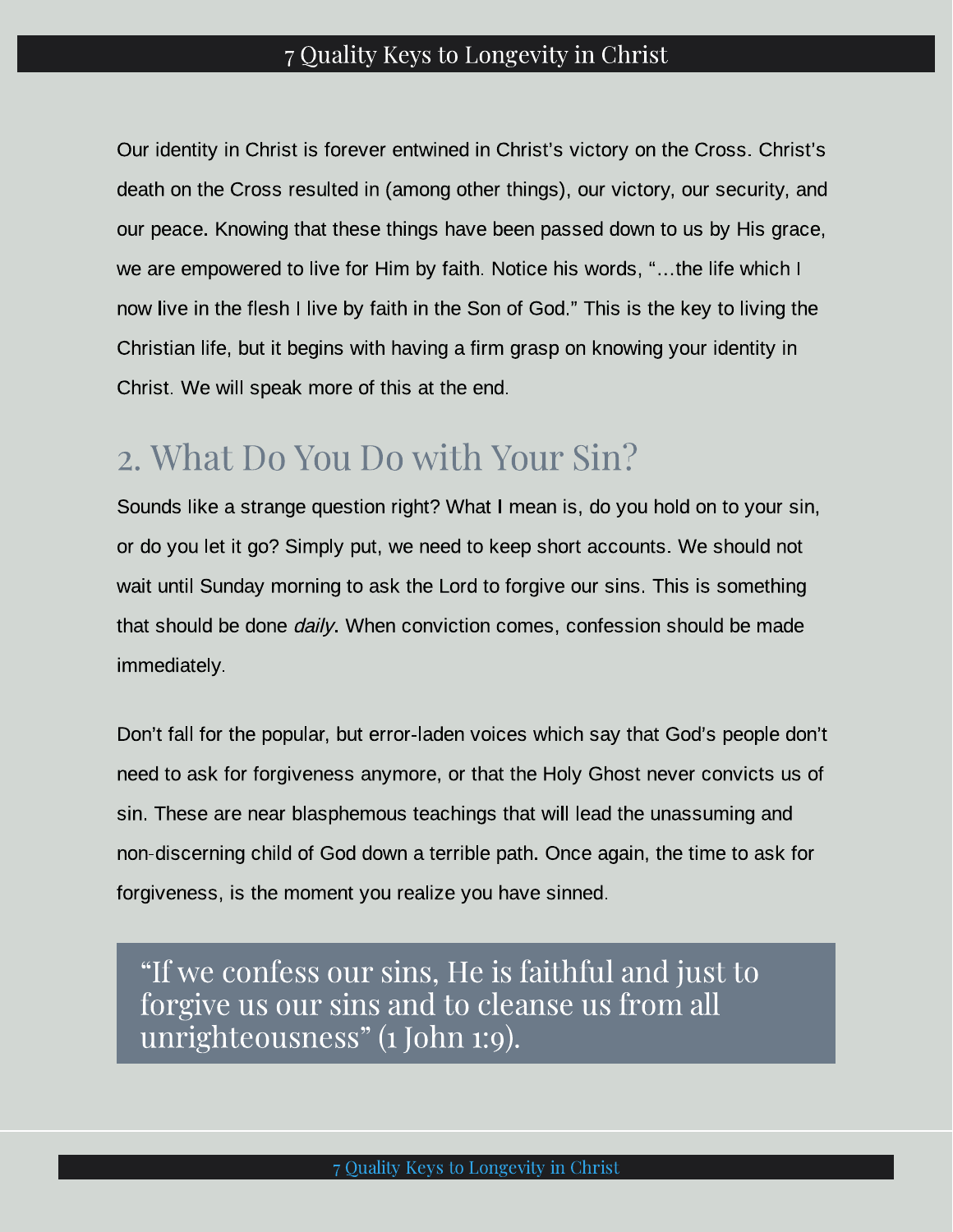"Blessed is the one whose transgressions are forgiven, whose sins are covered. Blessed is the one whose sin the LORD does not count against [them and in whose spirit is no deceit" \(](https://www.biblestudytools.com/psalms/passage/?q=psalms+32:1-2) Psalm 32:1-  $2)$ .

The psalmist goes on to speak of the absolute misery he experienced by keeping silent over his sin. The joy of knowing you are forgiven definitely enhances the quality life in Christ.

## 3. How Is Your Relationship with the Word?

One of the primary ingredients of a quality life in Christ is developing a healthy relationship with the Word of God. This relationship will help to solidify our knowledge of God, while insuring our spiritual growth.

"…but grow in the grace and knowledge of our Lord and Savior Jesus Christ" [\(](https://www.biblestudytools.com/2-peter/3-18.html)2 Peter 3:18).

We also read from the book of Matthew:

"Take My yoke upon you and learn from Me, for I am gentle and lowly in heart, and you will find rest for your souls" (Matthew 11:29).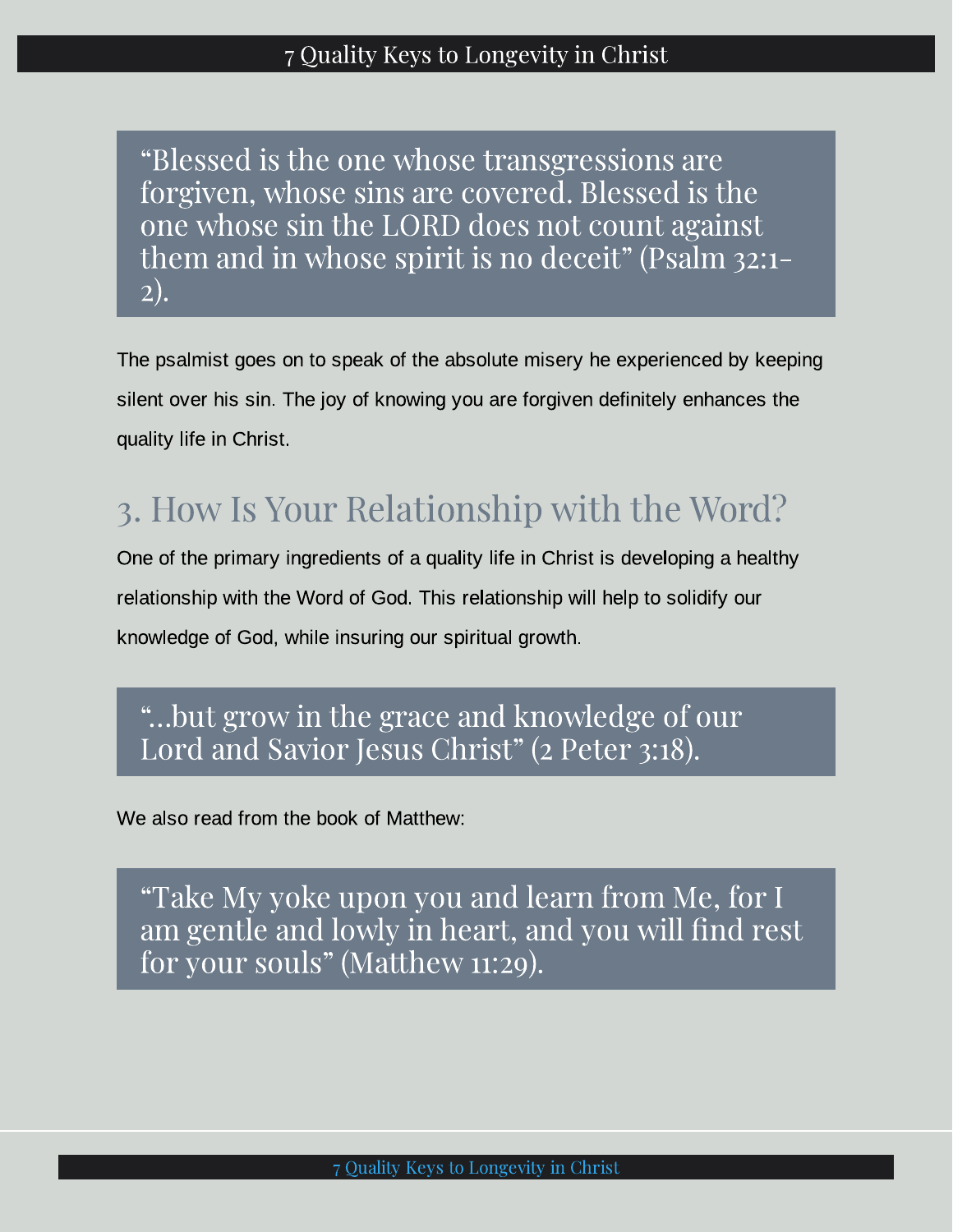While the King James Version renders the phrase here as "and learn *of* me." either way, it expresses the truth that we need to learn *about* Him, and the only way to do this is to learn *from* Him. Scripture is the key to learning about Him. Developing a relationship with the Word of God will also greatly enhance your ability to discern truth from error. A lack of spiritual discernment in a life not firmly grounded in Scripture, can result in a departure from right doctrine.

"For certain men have crept in unnoticed, who long ago were marked out for this condemnation, ungodly men, who turn the grace of our God into lewdness and deny the only Lord God and our Lord Jesus Christ" (Jude 1:4).

These men were able to creep in because there was a lack of discernment in the body, which then allowed these men to freely peddle their false teaching, turning God's grace into something other than what it was. The more intake of Scripture we have, the less likely it will be that we will be taken by the lies of false teachers. A proper relationship with the Word is paramount—especially in the age of Word of [Faith](https://www.biblestudytools.com/topical-verses/bible-verses-for-faith-in-hard-times/), and the Grace Revolution. Are you equipped to stand for the truth?

## 4. Are You Hungry for His Presence?

The beloved psalmist David wrote these precious words:

"As the deer pants for the water brooks, so pants my soul for You, O God" [\(](https://www.biblestudytools.com/psalms/42-1.html) $\mathrm{Psalm}$  42:1).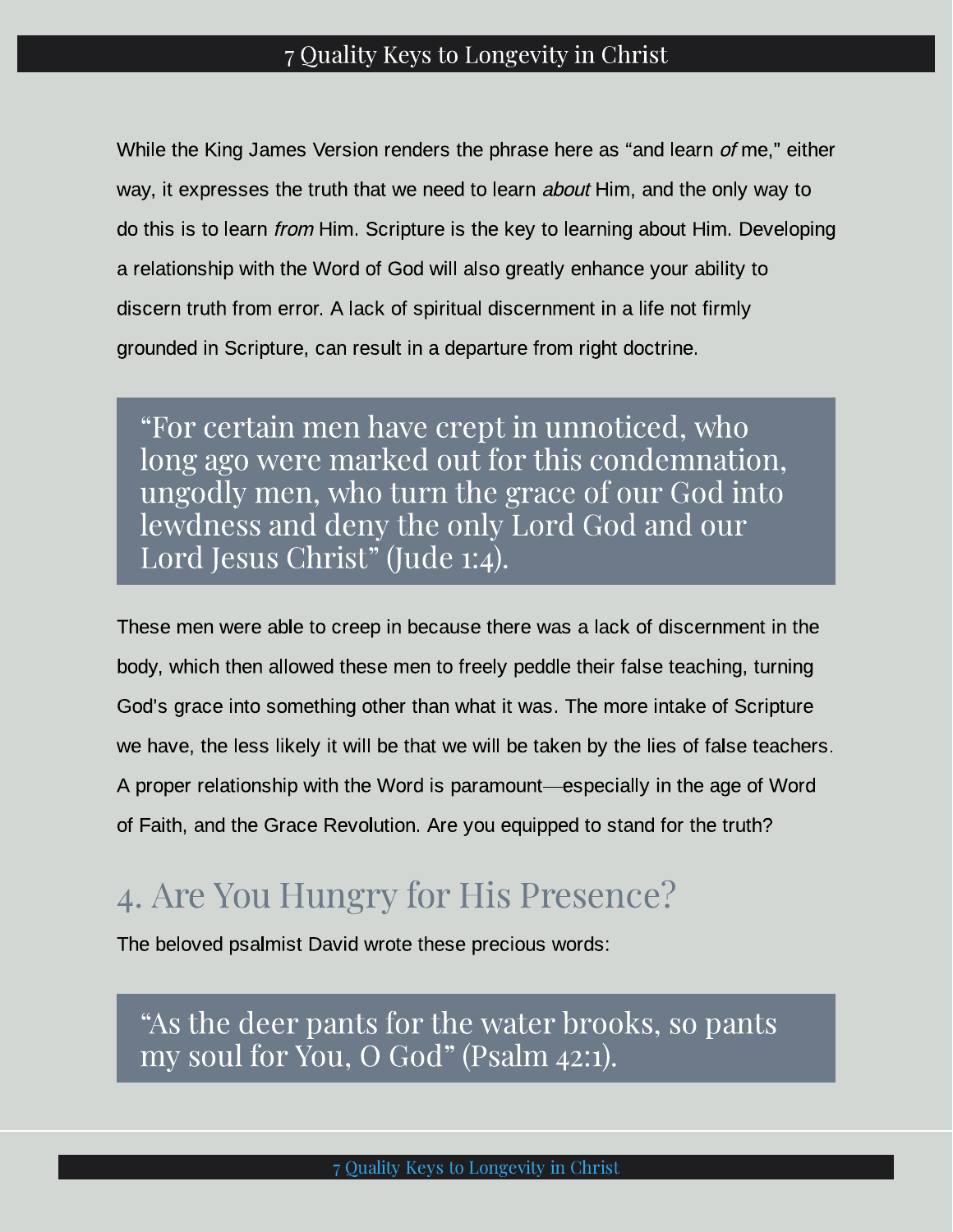Is that your summation of your relationship with the Lord? Do you want more of Him? Throughout our walk with the Lord, we are to maintain a hunger and thirst after the Lord.

"Blessed are those who hunger and thirst for righteousness, for they shall be filled" (Matthew  $5:6$ ).

Nurturing a constant hunger and thirst after the Lord will assure you of His presence in difficult times, while causing you to stay close by His side. We are told of two men in who walked with God. Not that many others did not; Scripture but for these Old Testament saints, it underscores their close fellowship with the Lord. We read of Enoch and respectively: Noah

"Enoch walked faithfully with God; then he was no more, because God took him away" [\(](https://www.biblestudytools.com/genesis/5-24.html)Genesis 5:24).

"This is the genealogy of Noah. Noah was a just man, perfect in his generations. Noah walked with God" ( Genesis 6:9).

Both of these men lived in unprecedented times; society had become wicked above measure. Yet these men were able to stand out among the rest and maintain an intimate fellowship with the Lord. They serve as examples to us that we too can be blessed and used by God as we stay close to Him. We have this wonderful promise from James: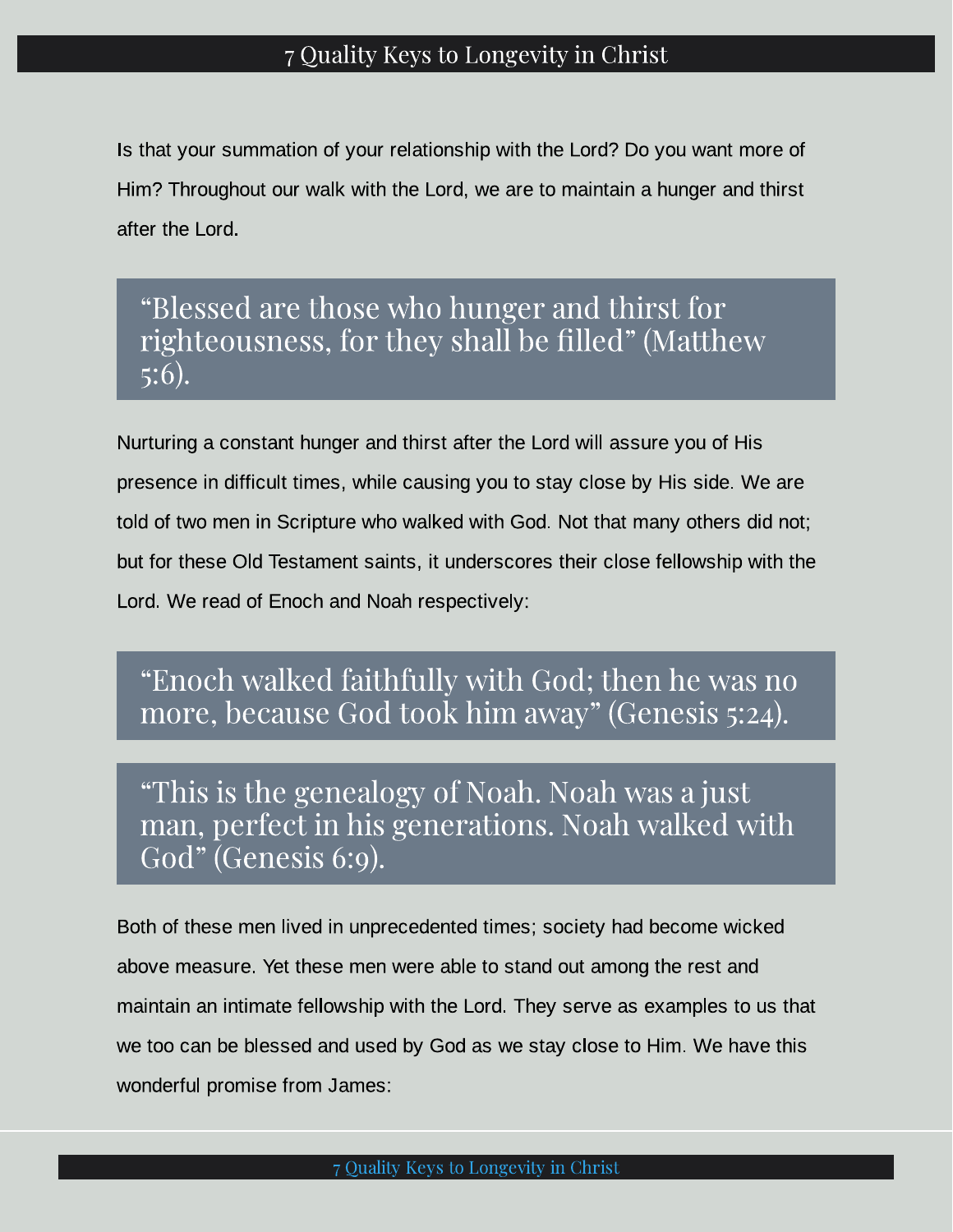#### "Draw near to God and He will draw near to you" [\(](https://www.biblestudytools.com/james/4-8.html)James 4:8a).

These words should encourage us all to stay hungry after the Lord, trusting that by doing so, it will assist us in living the quality lives we desire.

## 5. Is Praise What You Do?

The praise I speak of here is a special brand of praise that I call "yet praise." The prophet Habakkuk spoke these precious words in a difficult time:

"Though the fig tree does not bud and there are no grapes on the vines, though the olive crop fails and the fields produce no food, though there are no sheep in the pen and no cattle in the stalls, yet I will rejoice in the LORD, I will be joyful in God my Savior" [\(](https://www.biblestudytools.com/habakkuk/passage/?q=habakkuk+3:17-18)Habakkuk 3:17-18).

In our lives, many of us will experience times of plenty and times of want. It is in these times of need that we must keep our heads above water by first trusting Him, then thanking Him for who He is, and finally by praising Him.

#### "In everything give thanks; for this is the will of God in Christ Jesus for you" [\(](https://www.biblestudytools.com/1-thessalonians/5-18.html)1 Thessalonians 5:18).

When your back is against the wall, and you find yourself weighed down by circumstances, remember that a "yet praise" will bring you out.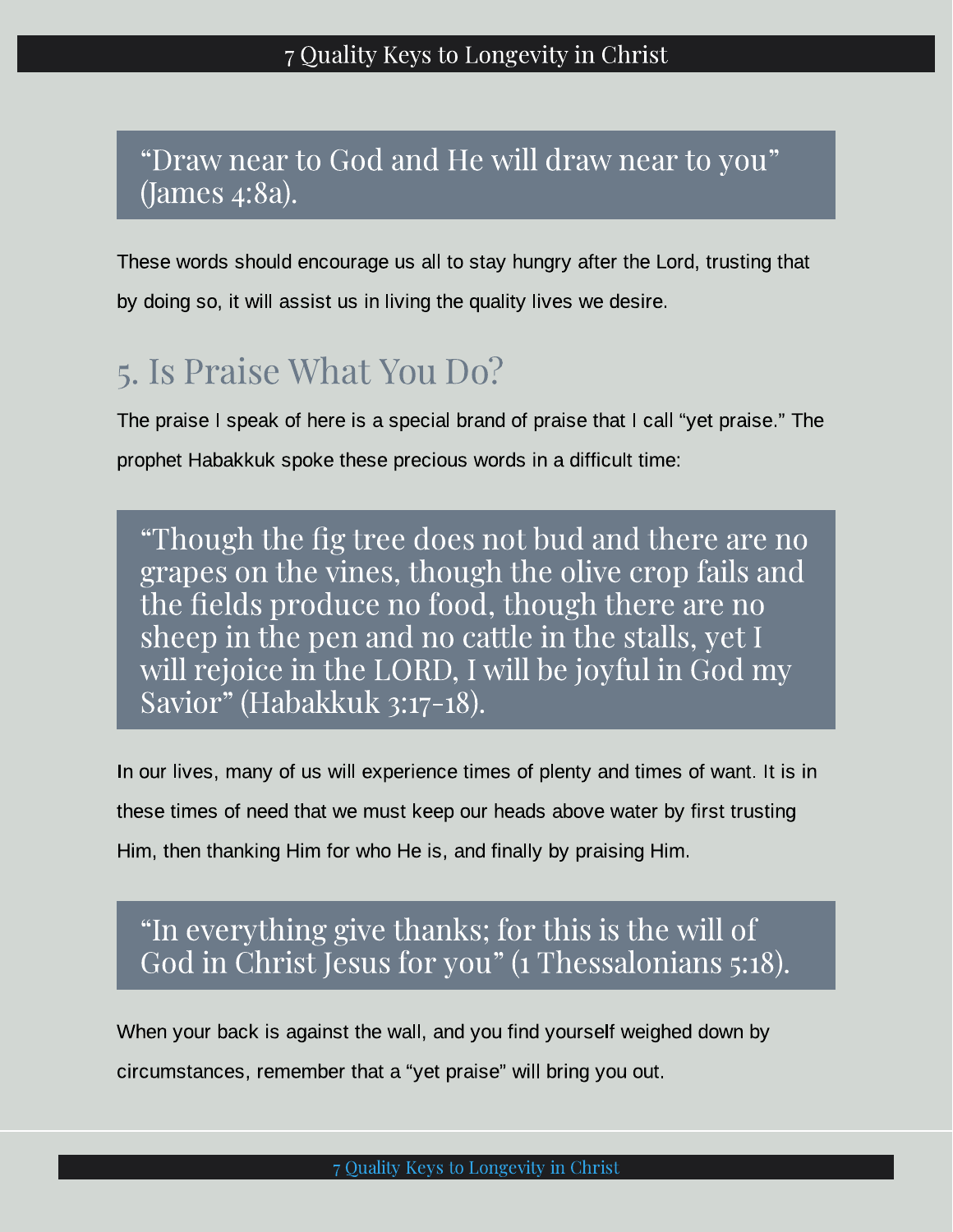"Why are you cast down, O my soul? And why are you disquieted within me? Hope in God, for I shall yet praise Him for the help of His countenance" (Psalm 42:5).

Do you have a yet praise in you?

## 6. Does the Lord Hear from You?

Closely related to your praise is your prayer time. Maintaining a quality life in Christ involves praying persistently and passionately, rather than periodically. The reason why many aren't consistent in prayer is because prayer is a **battle**.

In prayer, we are making a spiritual connection to God, and because of this, there will be obstacles that the enemy will raise up to prevent you from making that connection. He knows that when you meet with the Lord, you will be empowered against his wiles. We remember the words of our Savior and the apostle Paul:

"Then He spoke a parable to them, that men always ought to pray and not lose heart" [\(](https://www.biblestudytools.com/luke/18-1.html)Luke 18:1).

"Continue earnestly in prayer, being vigilant in it with thanksgiving" (Colossians 4:2).

For a quality life in Christ, let us make prayer a priority, not shrinking back from the enemy's assault. While he will remain hostile to our efforts, we must remain unflinching in our pursuit of God.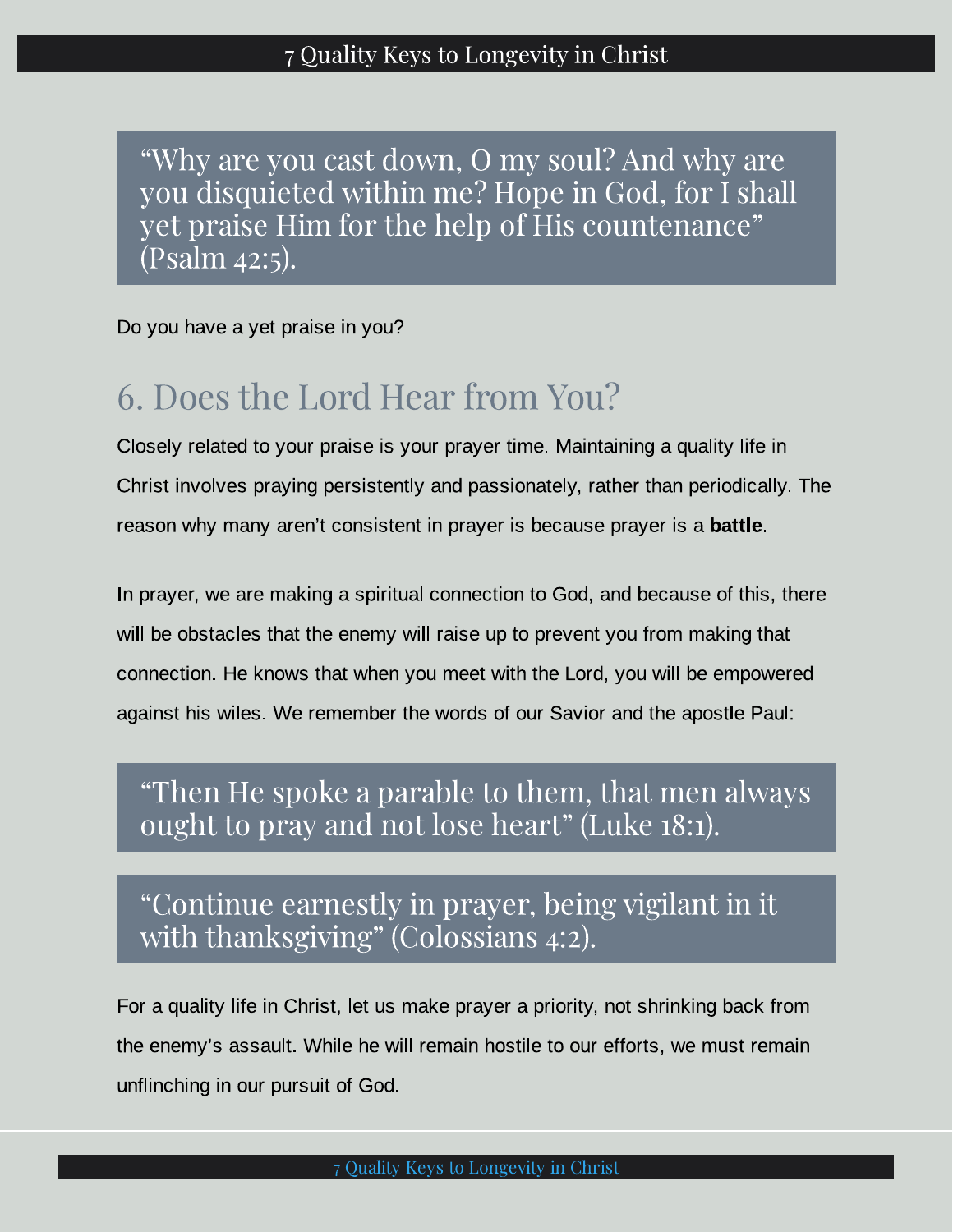## 7. Are You Tired?

Our final key may be the most important of all—and it is this: *never give up.* No matter what it looks like, or how you feel, or how things may actually be, giving up is *not* a choice. Recalling the sufferings of Job, we read his words at the end of it all, when God delivered him:

### "I have heard of You by the hearing of the ear, but now my eye sees You" [\(](https://www.biblestudytools.com/job/42-5.html)Job 42:5).

Job realized that everything that he went through was meant to draw him into a more intimate relationship with God. Through it all, he never gave up. Peter denied the Lord three times, yet his faith remained intact—he never gave up. Noah had no converts after preaching for so many years—but he never gave up.

#### "And let us not grow weary of doing good, for in due season we will reap, if we do not give up"  $(Galatians 6:9).$

It is my desire that these keys will encourage you and inspire you to stand firm and remain in your place; as I have learned them over the course of my life in the Lord.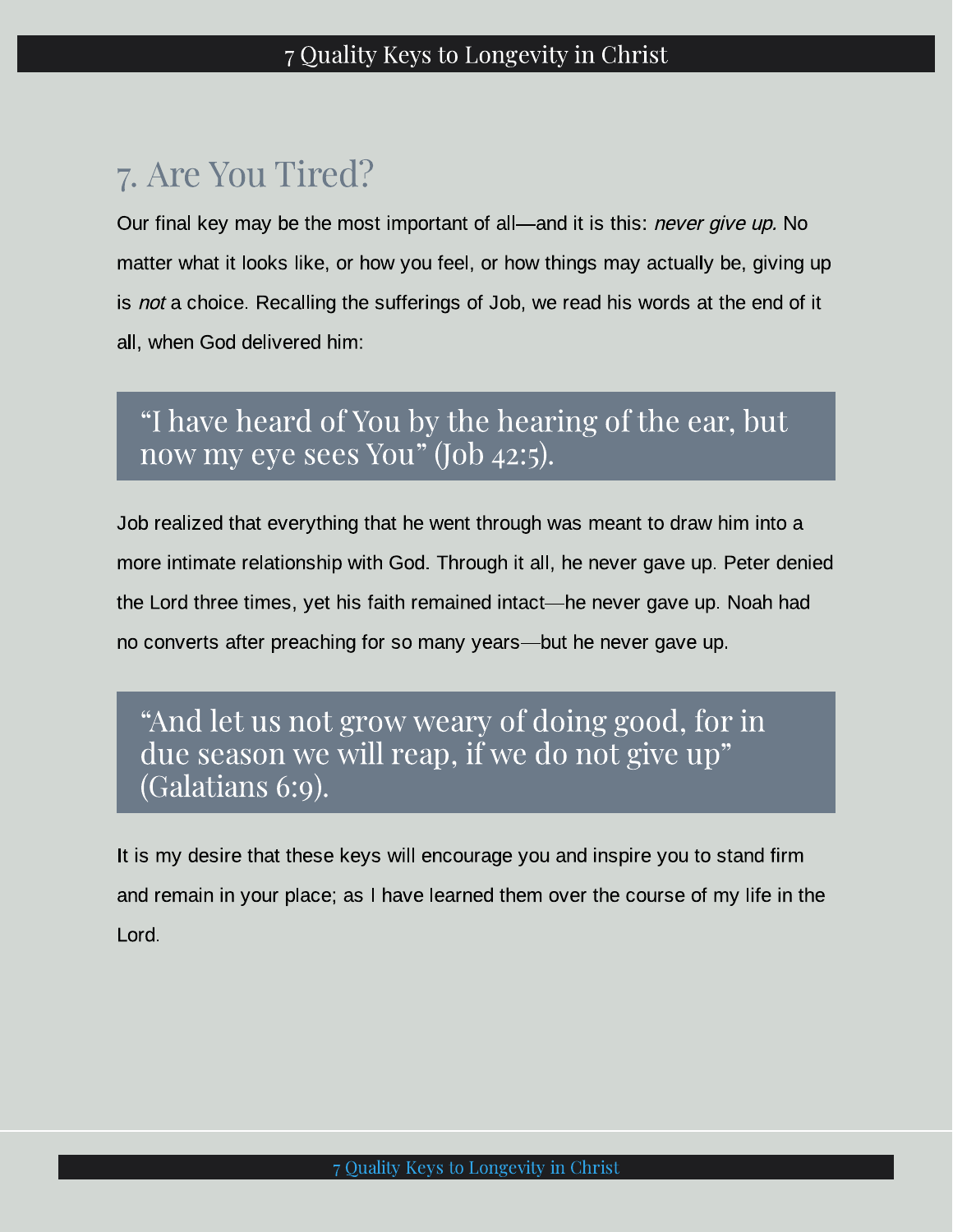

Michael Jakes is an Associate Pastor, Bible teacher, and writer. He is co-founder of [That's The Word! Ministries](https://thatstheword.org/), a distinctly Cross-centered outreach. He has also been active in youth ministry for over 30 years, and hosts four live weekly podcasts: 'The Sunday Sermon Series', 'The Line By Line Podcast', 'The Bible Speaks Live', and 'The Cutting It Right Bible Study'. Michael is also the author *of,* [The Lights In The Windows](https://www.amazon.com/LIGHTS-WINDOWS-POWERFUL-PRINCIPLES-EVANGELISM/dp/B084DGCNTP/ref=tmm_pap_swatch_0?_encoding=UTF8&qid=&sr=), a book focusing on the need for the Church to The Word Ministries | Facebook. Michael and his wife Eddye have been married [evangelize. You can follow him on](https://www.facebook.com/thatsthewordmin) [YouTube](https://www.youtube.com/user/revmjay) [and on his Facebook page at: That's](https://www.facebook.com/thatsthewordmin) for 40 years, and reside in New York.